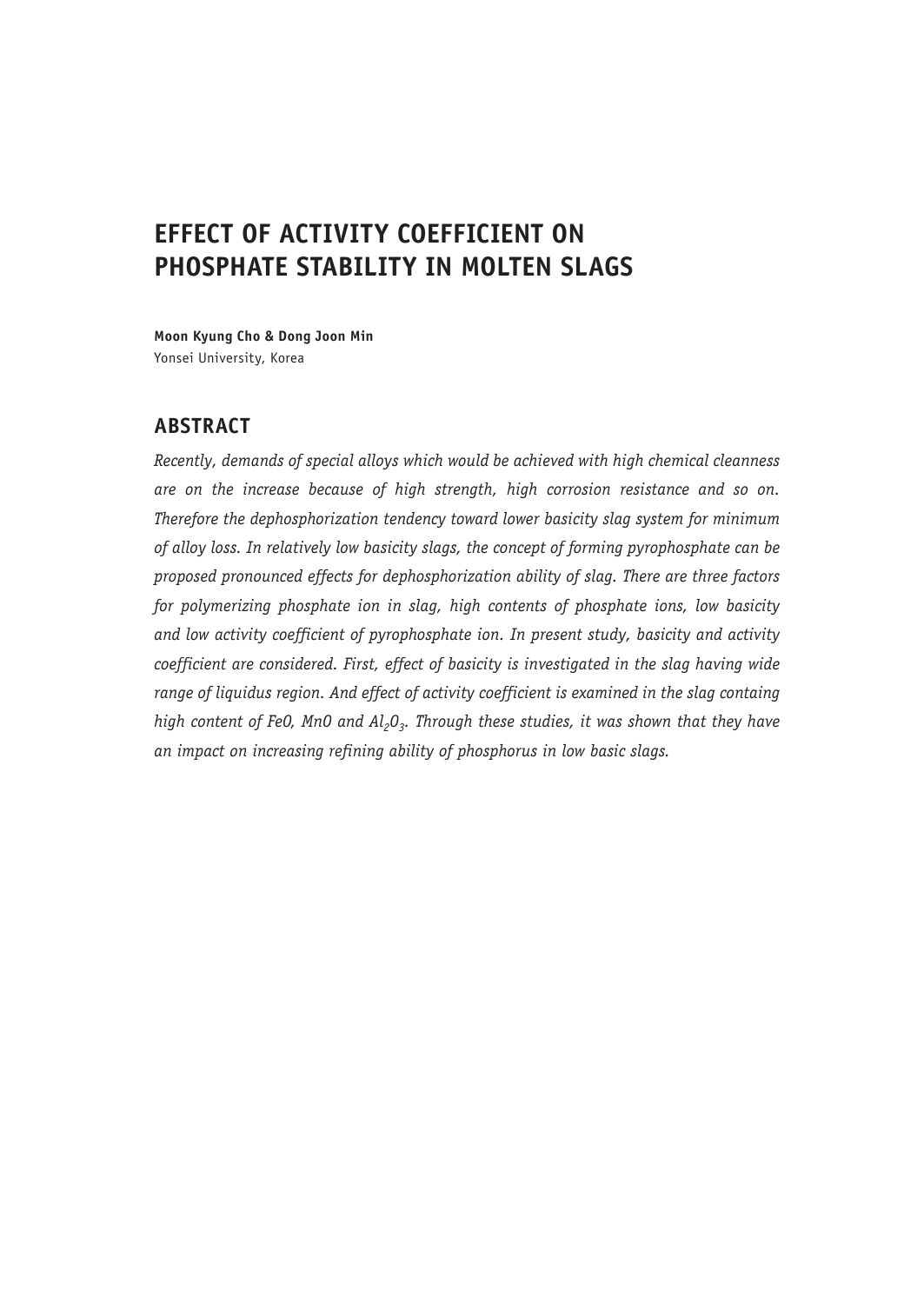## **INTRODUCTION**

Recently, demands of special alloy such as Mn TWIP, STS have been increased with increasing severe environments condition of materials. Current strong demands for high performance of special alloying steel have proposed the high cleanness from thermomechanical in point of view.

On the other hand, the scarcity of high quality of raw materials are generally held to be the principal disadvantages of current Ferro-alloying process, which was composed with EAF and low quality of coke. This current trend for deterioration of alloying raw material has focused on the new smelting reduction process with low quality of raw materials and reduction of process energy by using low melting temperature etc. In order to maximize the energy efficiency in low purity of raw material of ferro-alloy, slag volume and melting temperature should be minimized by control of basicity of slag. For example, The slag design for smelting reduction for Ferro-Alloy by emerging raw material such as Mn nodule, slag phase diagram of CaO-SiO<sub>2</sub>-Al<sub>2</sub>O<sub>3</sub>-MO bearing slag plays a important role to design the slag system, was important to determine the recovery ratio of valuable elements and removal impurity such as phosphorus.

In established studies, it is known well that high basic slag has a high refining ability but high loss of alloy elements and high melting point. Thus, it is necessary to maximize the refining ability conventional slag system with low melting temperature by applying low basicity.

Generally, refining ability of slag would be quantified the Wagner's capacity concept, which was expressed by temperature, activity of oxygen ion and stability of reactant in molten slag as following Equation 1.

$$
[P] + \frac{5}{4} O_2 + \frac{3}{2} (O^{2-}) = (PO_{4}^{3-})
$$
 (1)

$$
C_{PO_4^{3-}} = \frac{(\%PO_4^{3-})}{[\%P] \cdot P_{O_2}^{5/4} \cdot \gamma_P} = \frac{K_{(1)} \cdot a_{O^{2-}}^{3/2}}{\gamma_{PO_4^{3-}}} \tag{2}
$$

For maximizing dephosphorization ability, it is necessary to satisfy the conditions of high partial pressure of oxygen, high basicity and ions having high affinity with phosphate ion. From Equation 2, dephosphorization ability, that is, phosphate capacity is affected by temperature, basicity and activity coefficient of phosphate ion. So far, in order to get a high phosphate capacity, the tendency of processing condition goes to high concentration of CaO because CaO is known to high basic oxide. And CaO produces  $Ca^{2+}$  ions having a strong coherence with phosphate ion. Thus, CaO is effective for dephosphorization both sides of slag basicity and activity coefficient of phosphate ion. However, most studies have been focused on only basicity without considering the activity coefficient of phosphate ion.

Recently, some studies show the possibility of effective dephosphorization by pyrophosphate ion,  $P_2O_7^4$  in high basic slags with high concentration of phosphorus [2, 3].

$$
2[P] + \frac{5}{2}O_2 + 2(O^{2-}) = (P_2O_7^{4-}) ; (\%P) > 2 \sim 2.5
$$
 (3)

From these studies, dephosphorization ability depends on activity coefficient of phosphate ion as well as basicity.

Thus the influential factors of the activity coefficient of phosphate are contents of phosphorus in slag, interaction between phosphate and other ions, and slag basicity. First, effect of phosphorus contents in slag was already investigated by Sano and Selin as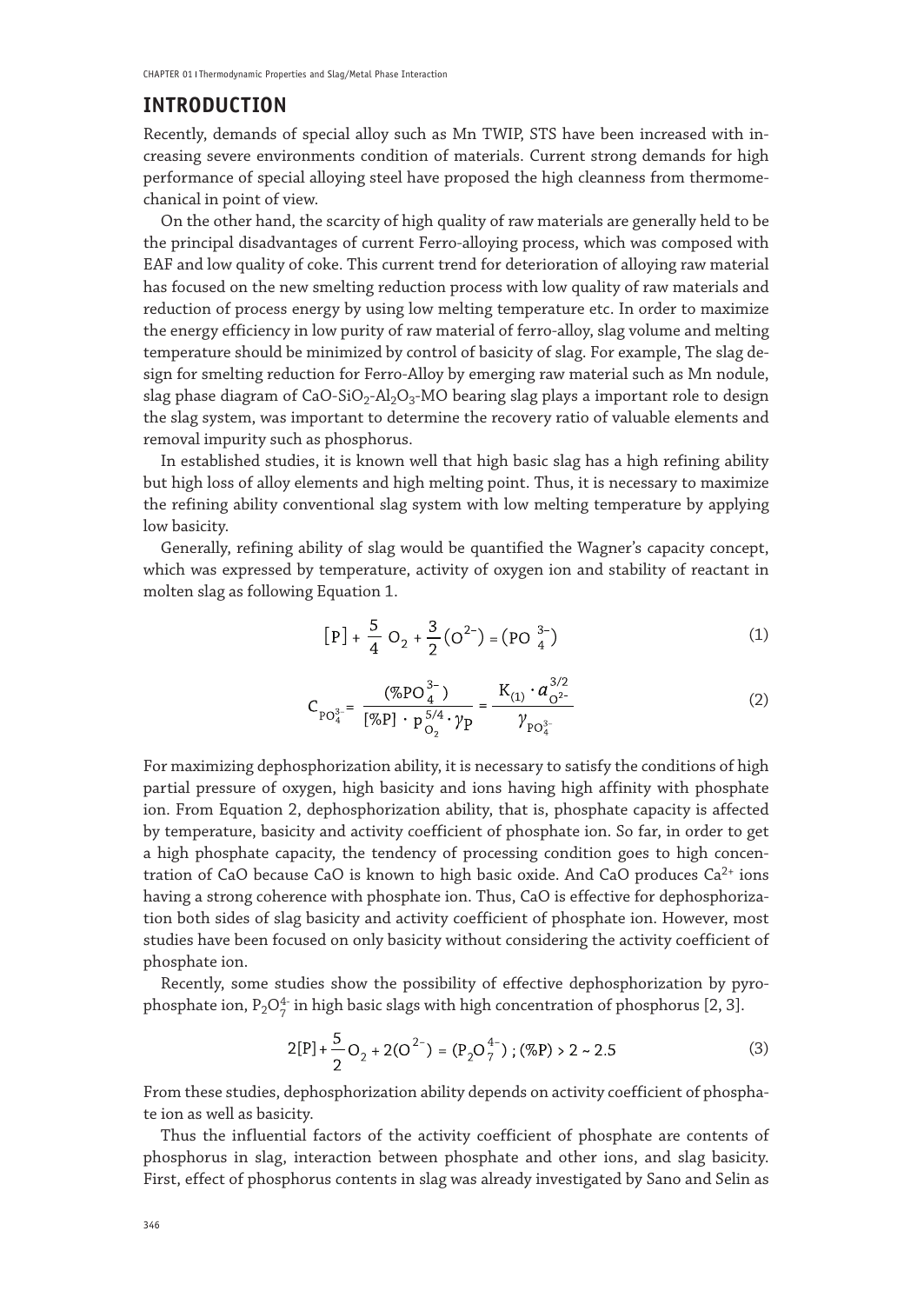above-mentioned. Second, interaction with ions has been mainly studied in case of  $Ca^{2+}$ ion. And effect of basicity is almost examined in high basic slag system near CaO saturated region.

Therefore, present study is intended to focus on effect of activity coefficient for increasing dephosphorization ability in different slag system. Especially, it is investigated effect of amphoteric oxide such as FeO, MnO and  $Al_2O_3$  on phosphate stability in relatively low CaO containing slags.

# **METHODOLOGY**

## **Experimental Apparatus**

A schematic diagram of the experimental system is shown in Figure 1.



Figure 1: Experimental apparatus

The experiment consisted of equilibrating copper metals with a slag of varying composition in MgO or carbon crucible at 1723~1773 K. Since copper as metallic phase does not reduce MnO in slag, it is superior to carbon saturated iron melts. The temperature was controlled within ±2 K using an R-type (Pt-13%Rh) thermocouple and a Proportional-Integral-Differential (PID) controller. The slag samples were prepared from mixtures of analytical grade  $CaCO<sub>3</sub>$ ,  $B<sub>2</sub>O<sub>3</sub>$ ,  $Al<sub>2</sub>O<sub>3</sub>$ ,  $MgO$ ,  $SiO<sub>2</sub>$ , FeO, MnO. Phosphorus was added to the slag as  $Ca_3P_2O_8$ . The equilibration times were 24 hours which were found to be sufficient to establish equilibrium in preliminary experiments. After equilibration, the crucible was quickly withdrawn from the furnace and quenched in an Ar stream. The slag sample was taken out after cracking the crucible and the surface layer contacted with crucible was removed by grinding. Then metal and slag samples were crushed for chemical analyses. Phosphorus in both metal and slag was analyzed by molybdenum blue colorimetry method (JIS G1311-1987) and other elements were analyzed by X ray fluorescence (XRF, Bruker-SRS340).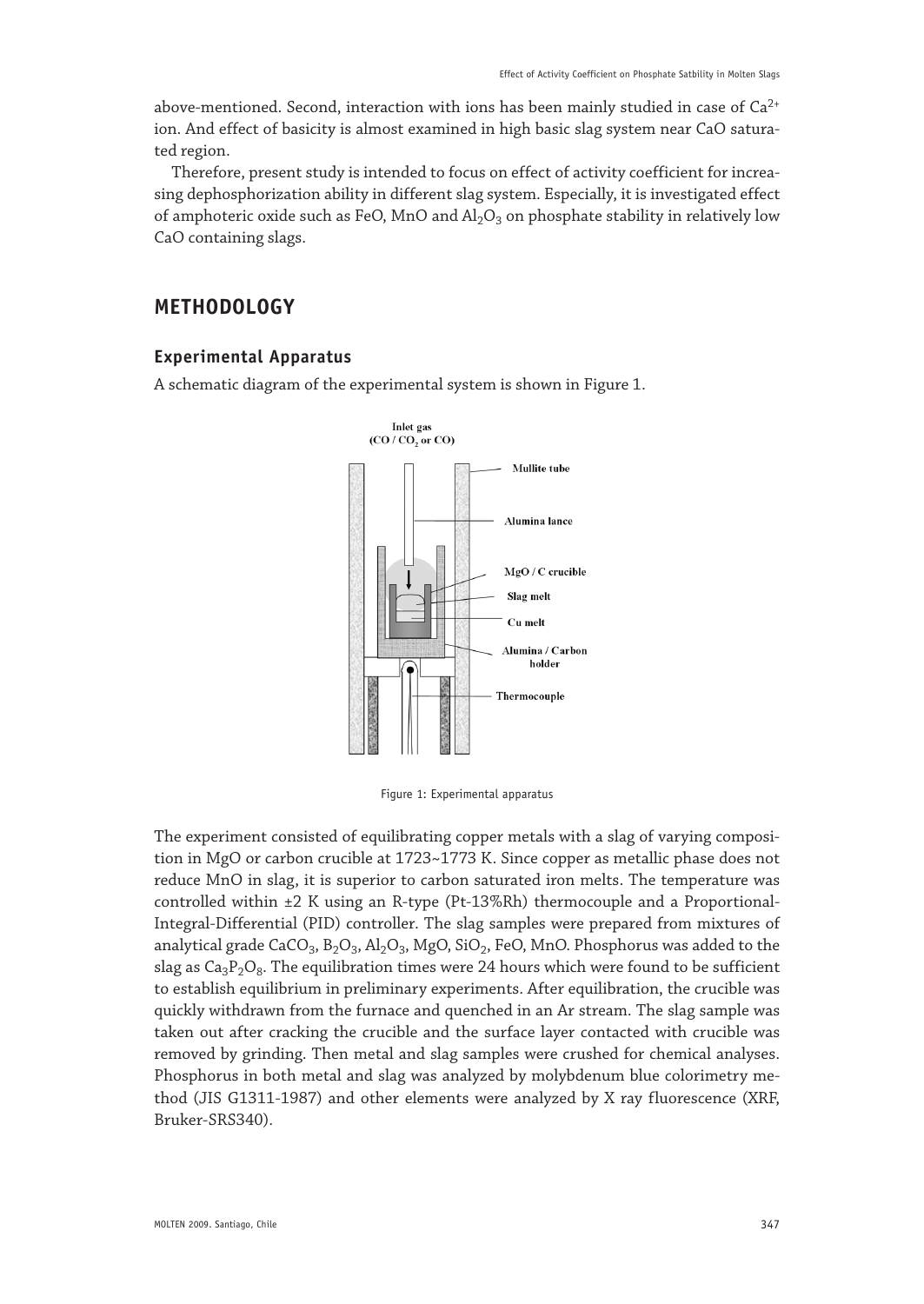## **RESULTS AND DISCUSSION**

#### **Dephosphorization Mechanism in Low Basic Slag**

Phosphorus species in the slag are known that phosphide,  $\rm P^{3-}$  , orthophosphate,  $\rm PO_{\it a}^{\it 3-}$  , and pyrophosphate,  $P_2O_7^{4-}$  anions [4]. In low basic slag system, acidic oxides are polymerized to various forms with acidic oxides rate. Phosphate is also polymerized in low basic slag because it acts the part of acidic oxide as following equation:

$$
2(PO_4^{3-}) = (P_2O_7^{4-}) + (O^{2-})
$$
\n(4)

$$
K_{(4)} = \frac{X_{P_2O_7^4} \cdot \gamma_{P_2O_7^4} \cdot a_{O^2}}{X_{PO_4^3}^2 \cdot \gamma_{PO_4^3}^2} \tag{5}
$$

In condition of low basic slag, effective dephosphorization can be obtained by stabilizing pyrophosphate phase,  $P_2O_7^{4-}$ . There are three factors for progressing Equation 4. First, the concentration of phosphate in slag is known by Sano *et al.* and Selin. Sano *et al.* obtained that a PO $_4^3$  is predominant up to 2 mass pct in a CaO-Ca $F_2$ -SiO<sub>2</sub> melt doubly saturated with CaO and 2CaO∙SiO<sub>2</sub> at 1573 K [2]. And Selin reported that PO $_4^3$  is predominant up to 2.5 mass pct for CaO-MgO<sub>satd</sub>-SiO<sub>2</sub>-FeO system at 1873 K [3].

Second, low basicity condition will progress the polymerization of phosphate. As lower basicity, i.e., lower oxygen ion activity, the reaction (4) goes to left-hand side,  $P_2O_7^{4-}$  is more stable than  $PO_{4}^{3}$ .

Third, the activity coefficient of phosphate is influential with polymerization. That is, stabilizing phosphate is fixed with activity coefficient is interaction between other ions in slag. And slag structure changing with slag composition is also one of the factors as phosphate is polymerized with existing acidic oxide in slag. Thus, pyrophosphate can be produced by increasing pyrophosphate stability with the ions having high affinity with phosphate and decreasing basicity.

## **Effect of Basicity**

First, to estimate effect of basicity, it needs slag systems having wide liquidus region.  $B_2O_3$ systems have low melting point and double saturate composition of  $B_2O_3$  and MO.

Figure 3 shows effect of basicity in wide composition range of  $Na<sub>2</sub>O-B<sub>2</sub>O<sub>3</sub>$ , CaO-B<sub>2</sub>O<sub>3</sub> and  $CaO-SiO<sub>2</sub>-CaF<sub>2</sub>$  slag. Every case shows the continuous increase over whole range.

From the tendency of phosphorus distribution ratio, basicity has a very slight effect on polymerization of phosphate ion. However, the slopes of each slag are different from general slope, 1.5. This phenomenon can be explained the difference of activity coefficient of phosphate ion in each slag system from Equation 2. Dephosphorization ability depends on the ratio of  $a_0^2$  and  $\gamma_{\text{PO}_A^{3-}}$ , and the slopes of Figure 2 include the effects both basicity and activity coefficient of phosphate ion.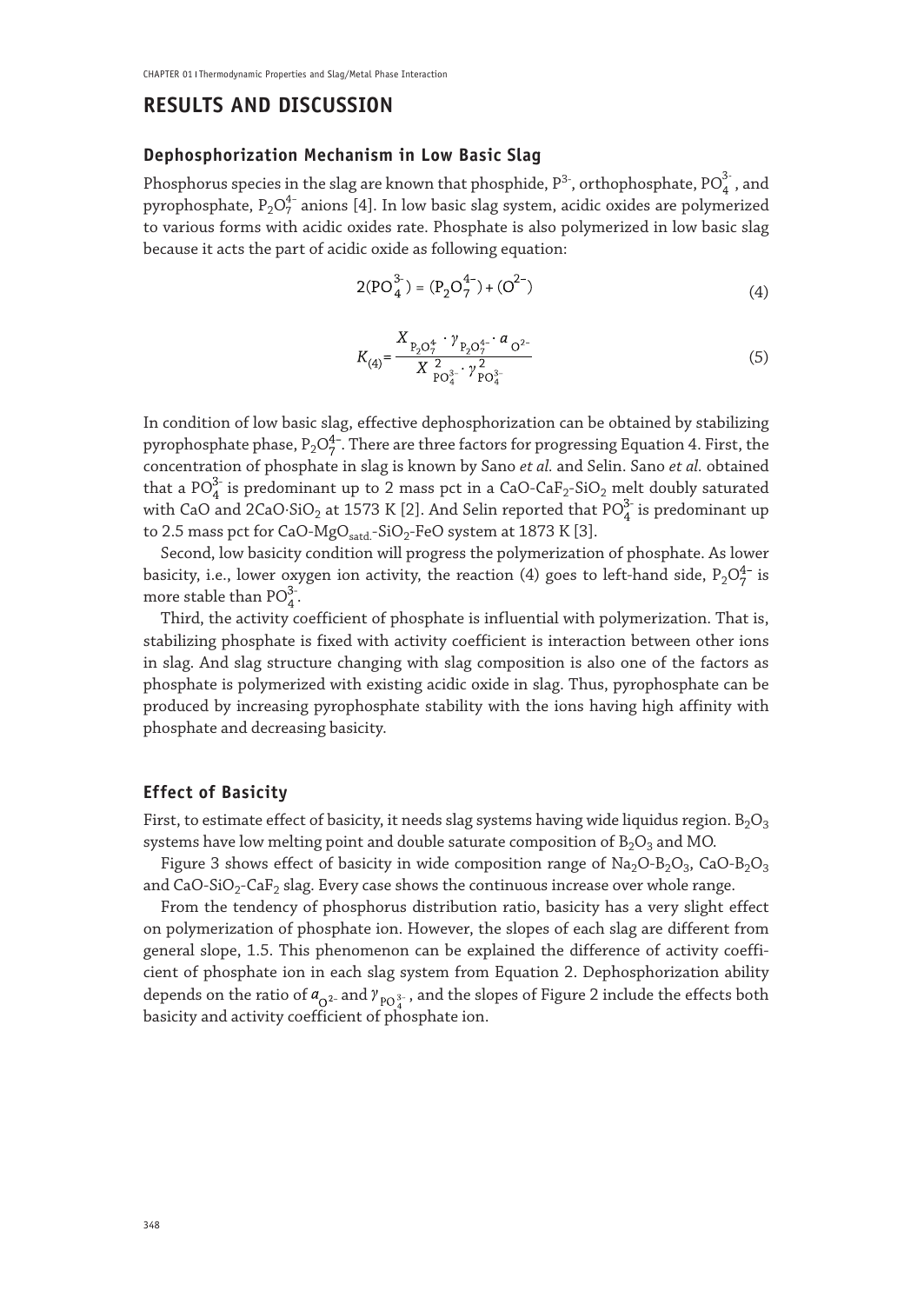

Figure 2: Effect of basicity on dephosphorization in wide range of slag

Figure 3 shows dependence of basicity on phosphate capacity in high FeO and MnO content and relatively low content of CaO slag. The tendency of dephosphorization increases in lower basic regions near  $SiO<sub>2</sub>$  saturated. This phenomenon is opposite to general dephosphorization mechanism in oxidizing condition, phosphate capacity decreases as decreasing basicity. And from this results, it can be supposed to possibility of effective dephosphorization in low CaO slag with high FeO and MnO.



Figure 3: Phosphate capacity in low basic slag

### **Effect of Activity Coefficient**

Phosphorus in metal moves to slag and it is mainly caught by  $Ca^{2+}$  ions because of high affinity between two ions. In relatively high basicity case, it is well known that very stable component calcium phosphate was formed;

$$
3(Ca^{2+}) + 3(O^{2-}) + 2[P] + \frac{5}{2}O_2 = 3CaO \cdot P_2O_5
$$
 (6)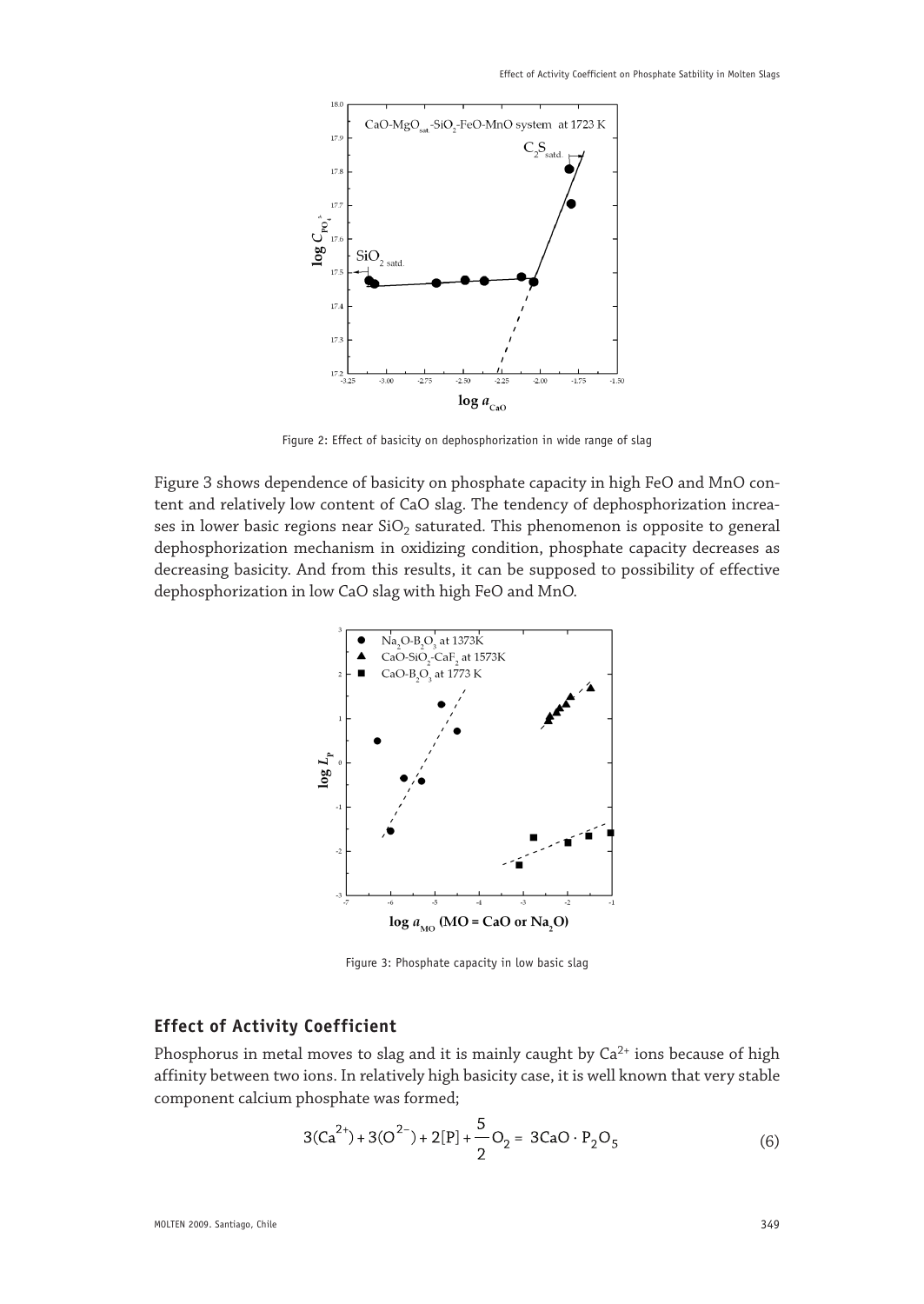Activity of  $Ca^{2+}$  ion is proportioned to activity of CaO as well as  $O^{2-}$  ion. However, current studies have been focused on CaO effect of high basicity.

In Figure 3, the tendency of dephosphorization shows a breaking curve with about unit  $a_{\text{CaO}}$ . It is not regular case like continuous decrease as going to low basicity, SiO<sub>2</sub> saturated region. The cause of this curvature may be changes of activity coefficient of  $PO_{2.5}$  in slag as follows;

$$
PO_{2.5} = [P]_{Cu} + \frac{5}{4}O_2
$$
 (7)

$$
\Delta G_{(7)}^0 = 161300 - 65.7 T \text{ (cal/mol)}\tag{8}
$$

$$
\log \gamma_{\rm PO_{2.5}} = -\log K_{(7)} + \log f_{\rm P} + \log \left[ \% {\rm P} \right] + \frac{5}{4} \log \, p_{\rm O_2} - \log X_{\rm PO_{2.5}} \tag{9}
$$

The log  $\gamma_{\text{PO}_{25}}$  values are plotted against the activity of CaO in Figure 4.



Figure 4: Relationship between  $\gamma_{P025}$  and  $a_{CaO}$ 

The log  $\gamma_{\rm PO_{2.5}}$  values are constant up to  $a_{\rm CaO} \approx 10^{-2}$ , unity basicity region (%CaO/%SiO<sub>2</sub>≈1.0), and they decrease linearly above this region. As mentioned, this is not caused by only CaO, but high content of FeO and MnO in slag. It can be considered that FeO and MnO act decreasing the activity coefficient of phosphate ion in low basic condition.

For observing FeO effect on dephosphorization, the phosphate capacities are compared with different slag with high FeO contents as Figure 5 [5, 6, 7, 8, 9]. Many experimental results show the common tendency of CaO activity dependence, they have a constant value of phosphate capacity in relatively low basicity. FeO changes its property with slag compositions, it acts polymerization former like  $SiO<sub>2</sub>$  in high basic slag and it acts structure modifier like CaO in high acidic slag. However, from this character, it is not reasonable to consider that increase of dephosphorization ability is due to FeO acting as an oxygen ion donor in relatively low basic region. Because the increasing ranges of dephosphorization ability are higher than that caused by CaO. Thus, as mentioned, activity coefficient of phosphate in slag move to lower states due to FeO existence in relatively low contents of CaO slag system.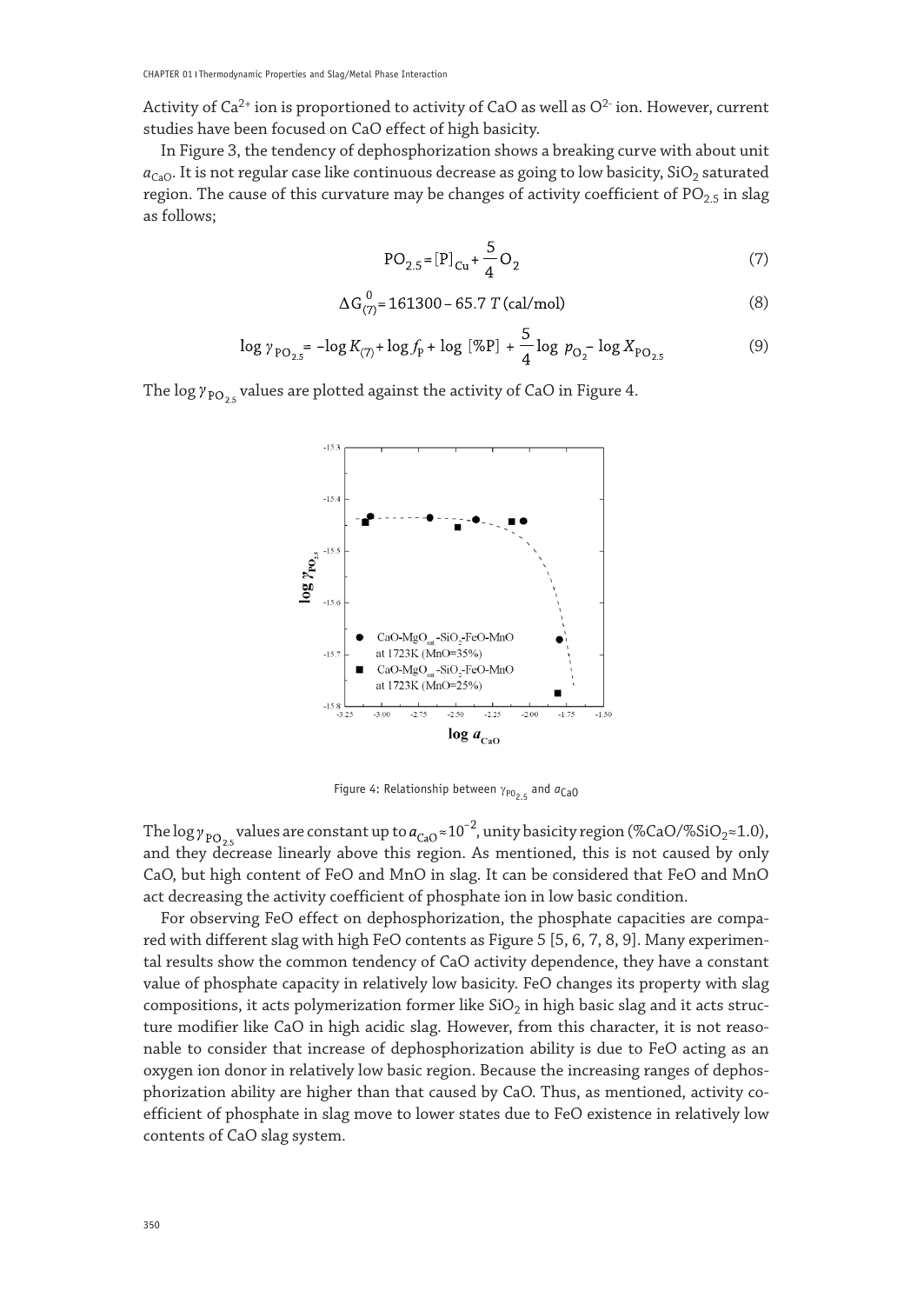

Figure 5: Phosphate capacities of FeO containing slags

Similar phenomenon shows in case of  $Al_2O_3$  containig slag system like Figure 6. In CaO- $B_2O_3$  slag without  $Al_2O_3$ , the phosphate capacity increases as higher content of CaO. However, phosphate capacity is nearly constant over whole composition even increasing CaO content both cases of CaO-B<sub>2</sub>O<sub>3</sub>-Al<sub>2</sub>O<sub>3</sub> and CaO-SiO<sub>2</sub>-Al<sub>2</sub>O<sub>3</sub> slags. Al<sub>2</sub>O<sub>3</sub> is also amphoteric oxide like FeO, and it acts as FeO in relatively low contents of CaO slag. Thus, it is certain that amphoteric oxide has some effect for dephosphorization in low CaO content, that is, low basic slag enough to form pyrophosphate ion. And this effect is considered that phosphate activity coefficient is changed by amphoteric oxide, but the mechanism is still uncertain.



Figure 6: Effect of  $Al_2O_2$  on dephosphorization